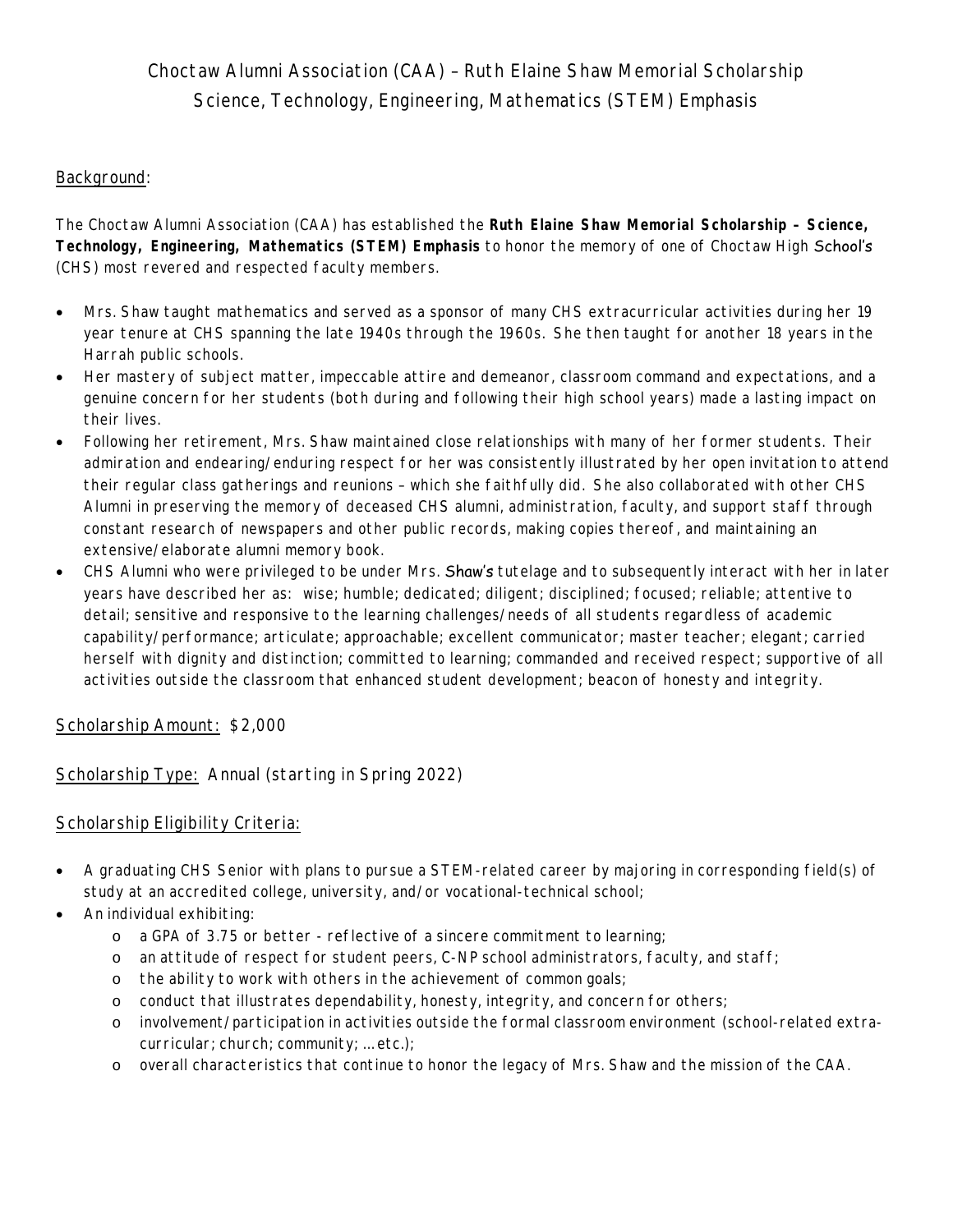## Scholarship Application Process Criter ia:

- **Scholarship applicants** will be required to:
	- o research the history of the Choctaw-Nicoma Park School District, the legacy of Mrs. Ruth E. Shaw, and the Choctaw Alumni Association;
	- o attend a C-NP School District Board meeting;
	- o complete the scholarship application form supplied by the C-NP School District;
	- o provide written recommendation from C-NP faculty member(s);
	- o include typewritten report (two page minimum) on their research, Board meeting attendance, and their plans for scholarship use as part of the scholarship application package;
	- o submit the completed scholarship application package to the designated C-NP School District office no later than 31 March.

### Scholarship Selection/Award Process:

- **CHS administration/faculty representative(s)** as designated by the C -NP School District Superintendent shall:
	- o incorporate the *Ruth Elaine Shaw Memorial Scholarship Science, Technology, Engineering, Mathematics (STEM) Emphasis* criteria as outlined herein into an approved C-NP School District scholarship application form/format;
		- o include this document in its entirety in the scholarship application package;
		- $\circ$  refer applicants to the CAA website www.choctawalumni.org for additional reference.
	- o advertise/communicate availability of the scholarship;
	- o accept applications in accordance with C-NP School District policies and CAA scholarship criteria as outlined herein;
	- o notify designated CAA scholarship point of contact of scholarship application review schedule.
	- **The CAA** reserves the right to have at least one CAA representative involved in the s cholarship application review/selection/award process.
	- **The CHS/CAA scholarship review team** shall:
		- o review applications, ensure compliance with scholarship criteria, and/or interview applicants as deemed appropriate;
		- o determine the applicant to whom the scholarship will be awarded;
			- o financial and/or any subjective "need based" criteria shall not factor into award consideration;
			- o special consideration shall be given to performance in advanced STEM -related courses;
		- o notify the CAA of the scholarship recipient and provide the recipient's application package.

## Scholarship Presentation:

- **The CAA** will work with the designated CHS administration/faculty representative(s) and/or C-NP School District leadership to arrange for formal presentation of the scholarship.
	- o Scholarship presentation at a C-NP School District Board meeting is the preferable option.